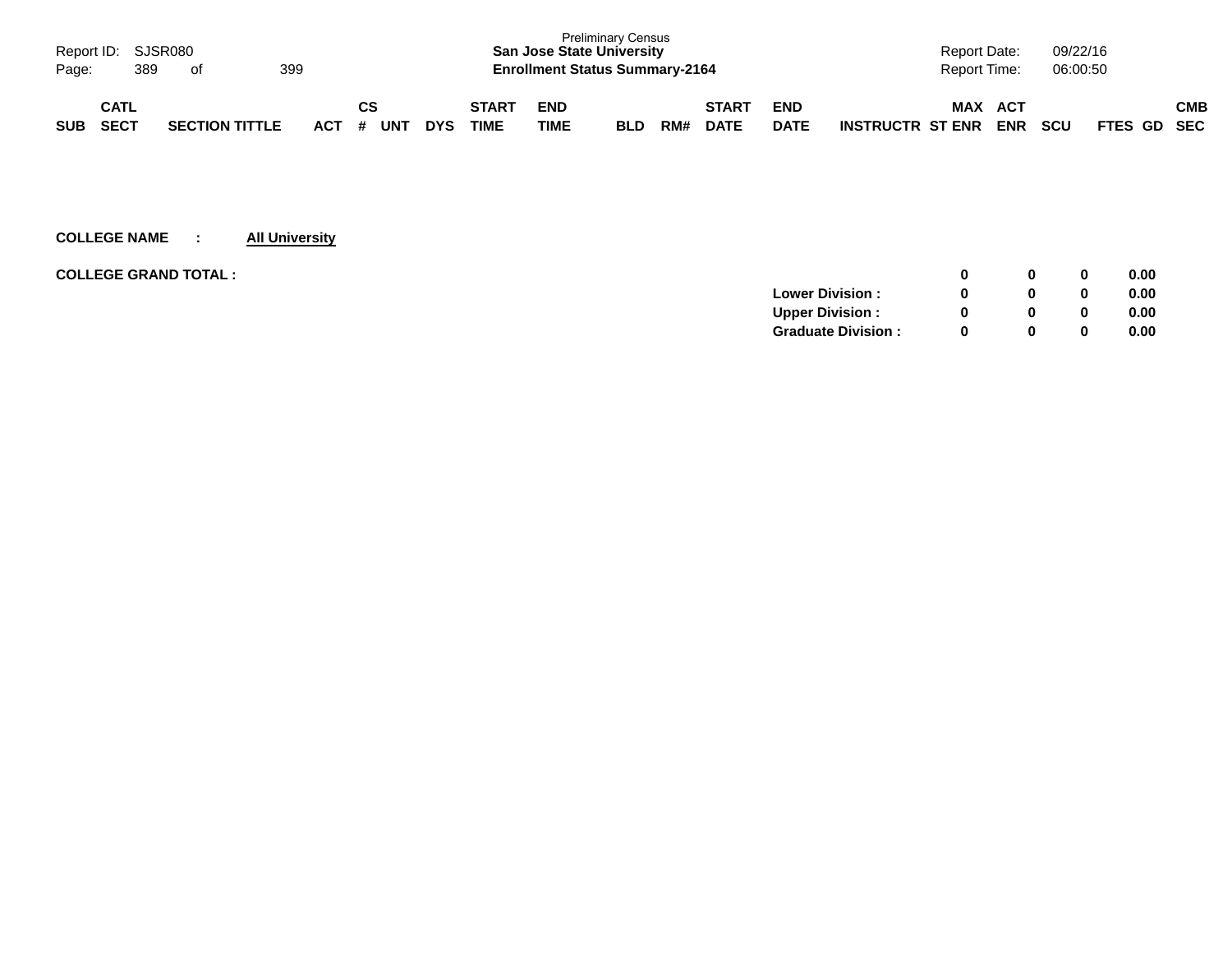| Page:                           | Report ID: SJSR080<br>392<br>399<br>οf |                                                                                                              |                                                          |           |                            |                                               |                             | <b>San Jose State University</b><br><b>Enrollment Status Summary-2164</b> | <b>Preliminary Census</b> |     |                             |                                                          |                                                                                                                                      |        | <b>Report Date:</b><br>Report Time: |                          | 09/22/16<br>06:00:50 |                                     |                                                                                          |            |
|---------------------------------|----------------------------------------|--------------------------------------------------------------------------------------------------------------|----------------------------------------------------------|-----------|----------------------------|-----------------------------------------------|-----------------------------|---------------------------------------------------------------------------|---------------------------|-----|-----------------------------|----------------------------------------------------------|--------------------------------------------------------------------------------------------------------------------------------------|--------|-------------------------------------|--------------------------|----------------------|-------------------------------------|------------------------------------------------------------------------------------------|------------|
| <b>SUB</b>                      | <b>CATL</b><br><b>SECT</b>             | <b>SECTION TITTLE</b>                                                                                        | <b>ACT</b>                                               | <b>CS</b> | # UNT                      | <b>DYS</b>                                    | <b>START</b><br><b>TIME</b> | <b>END</b><br><b>TIME</b>                                                 | <b>BLD</b>                | RM# | <b>START</b><br><b>DATE</b> | <b>END</b><br><b>DATE</b>                                | <b>INSTRUCTR ST ENR ENR</b>                                                                                                          |        | MAX ACT                             |                          | <b>SCU</b>           | FTES GD SEC                         |                                                                                          | <b>CMB</b> |
| <b>College</b>                  | Department :                           | <b>All University</b><br><b>Intercollegiate Athletics</b>                                                    |                                                          |           |                            |                                               |                             |                                                                           |                           |     |                             |                                                          |                                                                                                                                      |        |                                     |                          |                      |                                     |                                                                                          |            |
| <b>ATH</b>                      | 2101                                   | Baseball-Men                                                                                                 | <b>ACT</b>                                               |           | 18 1.0                     | TBA                                           |                             |                                                                           |                           |     |                             | 08/24/16 12/12/16 D Stiles                               | Total:                                                                                                                               | A      | 20<br>20                            | 44<br>44                 | 44<br>44             | 2.95<br>2.95                        | $\overline{\phantom{1}}$                                                                 |            |
| <b>ATH</b>                      | 2S 01                                  | Skls Dylo BsBI-Men                                                                                           | ACT 18 1.0 TBA                                           |           |                            |                                               |                             |                                                                           |                           |     |                             | 08/24/16 12/12/16                                        | D Stiles<br>Total:                                                                                                                   | A      | 50<br>50                            | 38<br>38                 | 38<br>38             | 2.55<br>2.55                        | - 1                                                                                      |            |
| ATH                             | 4101                                   | Basketball-Men                                                                                               | ACT 18 1.0 TBA                                           |           |                            |                                               |                             |                                                                           |                           |     |                             | 08/24/16 12/12/16 M Lepore                               | Total:                                                                                                                               | A      | 20<br>20                            | 14<br>14                 | 14<br>14             | 0.93<br>0.93                        | $\overline{\phantom{0}}$                                                                 |            |
| ATH<br>ATH                      | 4S 01<br>4S 02                         | Skl Dvlp Bkbl-Men<br>Ski Dvip Bkbl-Men                                                                       | ACT 18 1.0<br>ACT                                        |           | 18 1.0                     | TBA<br>TBA                                    |                             |                                                                           |                           |     |                             | 08/24/16 12/12/16 M Lepore<br>08/24/16 12/12/16 M Lepore | Total:                                                                                                                               | A<br>A | 40<br>20<br>60                      | 11<br>$\mathbf 0$<br>11  | 11<br>0<br>11        | 0.73<br>0.00<br>0.73                | $\overline{\mathbf{0}}$<br>$\overline{\mathbf{0}}$                                       |            |
| ATH<br><b>ATH</b>               | 61 01<br>61 02                         | Basketball-Women<br>Basketball-Women                                                                         | ACT<br>ACT                                               |           | 18 1.0<br>18 1.0           | TBA<br>TBA                                    |                             |                                                                           |                           |     |                             |                                                          | 08/24/16 12/12/16 D Muscatell A<br>08/24/16 12/12/16 D Muscatell A<br>Total:                                                         |        | 50<br>50<br>100                     | 10<br>$\mathbf 0$<br>10  | 10<br>0<br>10        | 0.67<br>0.00<br>0.67                | $\overline{\mathbf{0}}$<br>$\overline{\mathbf{0}}$                                       |            |
| ATH<br>ATH<br>ATH               | 6S 01<br>6S 02<br>6S 03                | Skl Dvlop Bkbl-Wo<br>Skl Dvlop Bkbl-Wo<br>Skl Dvlop Bkbl-Wo                                                  | ACT<br>ACT<br><b>ACT</b>                                 |           | 18 1.0<br>18 1.0<br>18 1.0 | TBA<br><b>TBA</b><br>TBA                      |                             |                                                                           |                           |     |                             |                                                          | 08/24/16 12/12/16 D Muscatell A<br>08/24/16 12/12/16 D Muscatell A<br>08/24/16 12/12/16 D Muscatell A<br>Total:                      |        | 50<br>20<br>20<br>90                | 8<br>0<br>$\pmb{0}$<br>8 | 8<br>0<br>0<br>8     | 0.53<br>0.00<br>0.00<br>0.53        | - 0<br>$\overline{\mathbf{0}}$<br>$\overline{\mathbf{0}}$                                |            |
| ATH<br>ATH<br>ATH               | 121 01<br>12102<br>12103               | Football-Men<br>Football-Men<br>Football-Men                                                                 | ACT<br>ACT<br>ACT                                        | 18  1.0   | 18 1.0<br>18 1.0           | TBA<br><b>TBA</b><br><b>TBA</b>               |                             |                                                                           |                           |     |                             |                                                          | 08/24/16 12/12/16 R Caragher A<br>08/24/16 12/12/16 R Caragher A<br>08/24/16 12/12/16 R Caragher A<br>Total:                         |        | 20<br>20<br>20<br>60                | 40<br>20<br>18<br>78     | 40<br>20<br>18<br>78 | 2.70<br>1.33<br>1.20<br>5.23        | $\overline{2}$<br>0<br>$\overline{\mathbf{0}}$                                           |            |
| ATH<br><b>ATH</b><br>ATH<br>ATH | 12S 01                                 | Skl Dvlp Football<br>12S 02 Skl Dvlp Football<br>12S 03 Skl Dvlp Football<br>12S 04 Skl Dvlp Football        | ACT<br><b>ACT</b><br>ACT 18 1.0<br>ACT 18 1.0            |           | 18 1.0<br>18 1.0           | TBA<br><b>TBA</b><br><b>TBA</b><br><b>TBA</b> |                             |                                                                           |                           |     |                             |                                                          | 08/24/16 12/12/16 R Caragher A<br>08/24/16 12/12/16 R Caragher A<br>08/24/16 12/12/16 R Caragher A<br>08/24/16 12/12/16 R Caragher A |        | 20<br>20<br>20<br>20                | 29<br>19<br>16<br>0      | 29<br>19<br>16<br>0  | 1.95<br>1.27<br>1.07<br>0.00        | $\overline{\phantom{1}}$<br>$\overline{0}$<br>$\overline{\phantom{0}}$<br>$\overline{0}$ |            |
| ATH<br>ATH<br>ATH<br><b>ATH</b> |                                        | 12S 05 Skl Dvlp Football<br>12S 06 Skl Dvlp Football<br>12S 07 Skl Dvlp Football<br>12S 08 Skl Dvlp Football | ACT 18 1.0<br>ACT 18 1.0<br>ACT 18 1.0<br>ACT 18 1.0 TBA |           |                            | <b>TBA</b><br><b>TBA</b><br><b>TBA</b>        |                             |                                                                           |                           |     |                             |                                                          | 08/24/16 12/12/16 R Caragher A<br>08/24/16 12/12/16 R Caragher A<br>08/24/16 12/12/16 R Caragher A<br>08/24/16 12/12/16 R Caragher A |        | 20<br>20<br>20<br>20                | 0<br>0<br>0<br>0         | 0<br>0<br>0<br>0     | 0.00<br>0.00<br>0.00<br>$0.00 \t 0$ | - 0<br>- 0<br>- 0                                                                        |            |
|                                 |                                        |                                                                                                              |                                                          |           |                            |                                               |                             |                                                                           |                           |     |                             |                                                          | Total:                                                                                                                               |        | 160                                 | 64                       | 64                   | 4.28                                |                                                                                          |            |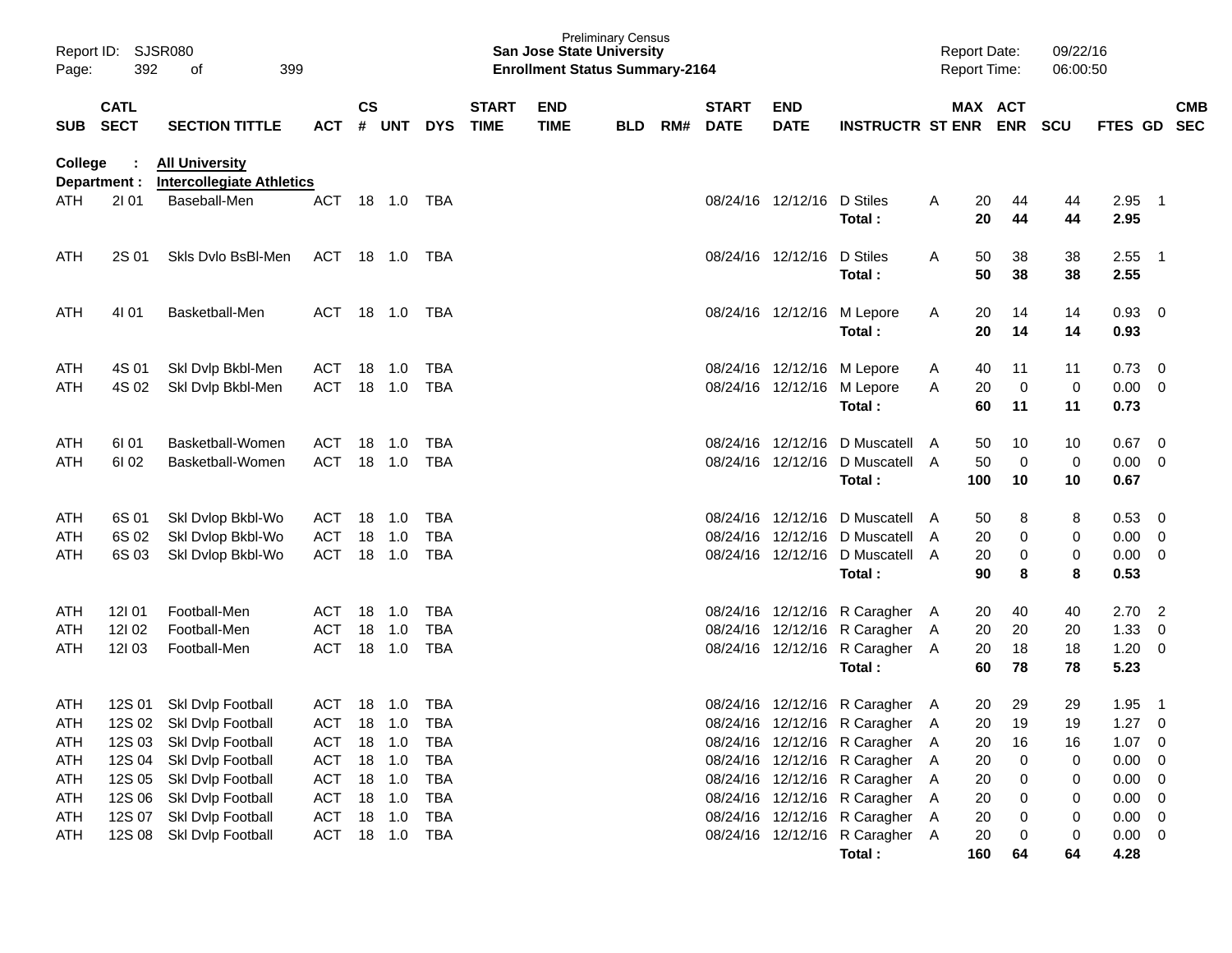| Page:      | Report ID: SJSR080<br>393<br>399<br>of |                                                      |                                  |               |                  |                   |                             | <b>San Jose State University</b><br><b>Enrollment Status Summary-2164</b> | <b>Preliminary Census</b> |     |                             |                                                          |                                                                            | <b>Report Date:</b><br><b>Report Time:</b> |                                           | 09/22/16<br>06:00:50                    |                                   |                           |
|------------|----------------------------------------|------------------------------------------------------|----------------------------------|---------------|------------------|-------------------|-----------------------------|---------------------------------------------------------------------------|---------------------------|-----|-----------------------------|----------------------------------------------------------|----------------------------------------------------------------------------|--------------------------------------------|-------------------------------------------|-----------------------------------------|-----------------------------------|---------------------------|
|            | <b>CATL</b><br>SUB SECT                | <b>SECTION TITTLE</b>                                |                                  | $\mathsf{cs}$ |                  | ACT # UNT DYS     | <b>START</b><br><b>TIME</b> | <b>END</b><br><b>TIME</b>                                                 | <b>BLD</b>                | RM# | <b>START</b><br><b>DATE</b> | <b>END</b><br><b>DATE</b>                                | INSTRUCTR ST ENR ENR SCU                                                   |                                            | MAX ACT                                   |                                         |                                   | <b>CMB</b><br>FTES GD SEC |
| ATH        | 14101                                  | Golf-Men                                             | ACT                              |               | 18 1.0           | TBA               |                             |                                                                           |                           |     |                             |                                                          | 08/24/16 12/12/16 J Kennaday A<br>Total:                                   | 25<br>25                                   | 11<br>11                                  | 11<br>11                                | $0.73$ 0<br>0.73                  |                           |
| ATH<br>ATH |                                        | 14S 01 Skl Dvlp Golf-Men<br>14S 02 Skl Dvlp Golf-Men | ACT<br><b>ACT</b>                |               | 19 1.0<br>19 1.0 | TBA<br>TBA        |                             |                                                                           |                           |     |                             |                                                          | 08/24/16 12/12/16 J Kennaday A<br>08/24/16 12/12/16 J Kennaday A<br>Total: | 25<br>20<br>45                             | 10<br>$\overline{0}$<br>10                | 10<br>0<br>10                           | $0.67$ 0<br>$0.00 \t 0$<br>0.67   |                           |
| ATH        | 16I 01                                 | Golf-Women                                           | ACT                              |               | 19 1.0 TBA       |                   |                             |                                                                           |                           |     |                             |                                                          | 08/24/16 12/12/16 J Dormann<br>Total:                                      | A<br>25<br>25                              | 4<br>4                                    | 4<br>4                                  | $0.27$ 0<br>0.27                  |                           |
| ATH        |                                        | 16S 01 SkI Dvlp Golf-Wo                              | ACT                              |               | 19 1.0 TBA       |                   |                             |                                                                           |                           |     |                             |                                                          | 08/24/16 12/12/16 D Dormann A<br>Total:                                    | 25<br>25                                   | 3<br>3                                    | 3<br>3                                  | $0.20 \ 0$<br>0.20                |                           |
| ATH        | 20I 01                                 | Gymnastics-Women                                     | ACT 19 1.0 TBA                   |               |                  |                   |                             |                                                                           |                           |     |                             |                                                          | 08/24/16 12/12/16 W Wright<br>Total:                                       | 50<br>A<br>50                              | 12<br>12                                  | 12<br>12                                | 0.80 0<br>0.80                    |                           |
| ATH<br>ATH | 20S 02                                 | 20S 01 Skls Dvlp Gym-Wo<br>Skls Dvlp Gym-Wo          | ACT<br><b>ACT</b>                |               | 19 1.0<br>19 1.0 | TBA<br>TBA        |                             |                                                                           |                           |     |                             | 08/24/16 12/12/16 W Wright                               | 08/24/16 12/12/16 W Wright<br>Total:                                       | 40<br>A<br>20<br>A<br>60                   | 10<br>$\overline{0}$<br>10                | 10<br>$\pmb{0}$<br>10                   | $0.67$ 0<br>$0.00 \t 0$<br>0.67   |                           |
| ATH        | <b>26101</b>                           | Tennis-Women                                         | ACT                              |               | 19 1.0           | TBA               |                             |                                                                           |                           |     |                             |                                                          | 08/24/16 12/12/16 C Skorupka A<br>Total:                                   | 40<br>40                                   | $\overline{2}$<br>$\overline{\mathbf{2}}$ | $\overline{\mathbf{c}}$<br>$\mathbf{2}$ | $0.13 \ 0$<br>0.13                |                           |
| ATH        |                                        | 26S 01 Skl Dvlp Ten-Wo                               | ACT                              |               |                  | TBA               |                             |                                                                           |                           |     |                             |                                                          | 08/24/16 12/12/16 C Skorupka A<br>Total:                                   | 40<br>40                                   | $\mathbf{1}$<br>$\blacktriangleleft$      | 1<br>$\mathbf 1$                        | $0.07$ 0<br>0.07                  |                           |
| ATH<br>ATH | 30101<br>30102                         | Soccer-Men<br>Soccer-Men                             | ACT<br><b>ACT</b>                |               | 19 1.0<br>19 1.0 | <b>TBA</b><br>TBA |                             |                                                                           |                           |     |                             | 08/24/16 12/12/16 S Tobin<br>08/24/16 12/12/16 S Tobin   | Total:                                                                     | 50<br>A<br>20<br>A<br>70                   | 21<br>$\overline{2}$<br>23                | 21<br>$\overline{c}$<br>23              | 1.40<br>$0.13 \ 0$<br>1.53        | $\overline{\phantom{0}}$  |
| ATH<br>ATH |                                        | 30S 01 Skls Dvlp Soccer<br>30S 02 Skls Dvlp Soccer   | ACT 19 1.0 TBA<br>ACT 19 1.0 TBA |               |                  |                   |                             |                                                                           |                           |     |                             | 08/24/16 12/12/16 S Tobin<br>08/24/16 12/12/16 S Tobin   | Total:                                                                     | 50<br>A<br>20<br>Α<br>70                   | 16<br>3<br>19                             | 16<br>3<br>19                           | $1.07 \t 0$<br>$0.20 \ 0$<br>1.27 |                           |
| ATH        | 32101                                  | Softball-Women                                       | ACT 18 1.0 TBA                   |               |                  |                   |                             |                                                                           |                           |     |                             | 08/24/16 12/12/16 C Turner                               | Total:                                                                     | A<br>50<br>50                              | 25<br>25                                  | 25<br>25                                | $1.67$ 0<br>1.67                  |                           |
| ATH<br>ATH |                                        | 32S 01 SkI Dvlp Sftbl Wo<br>32S 02 Skl Dvlp Sftbl Wo | ACT 18 1.0<br>ACT 18 1.0 TBA     |               |                  | <b>TBA</b>        |                             |                                                                           |                           |     |                             | 08/24/16 12/12/16 C Turner<br>08/24/16 12/12/16 C Turner |                                                                            | 50<br>A<br>20<br>A                         | 23<br>$\mathbf 0$                         | 23<br>0                                 | $1.53 \t 0$<br>$0.00 \t 0$        |                           |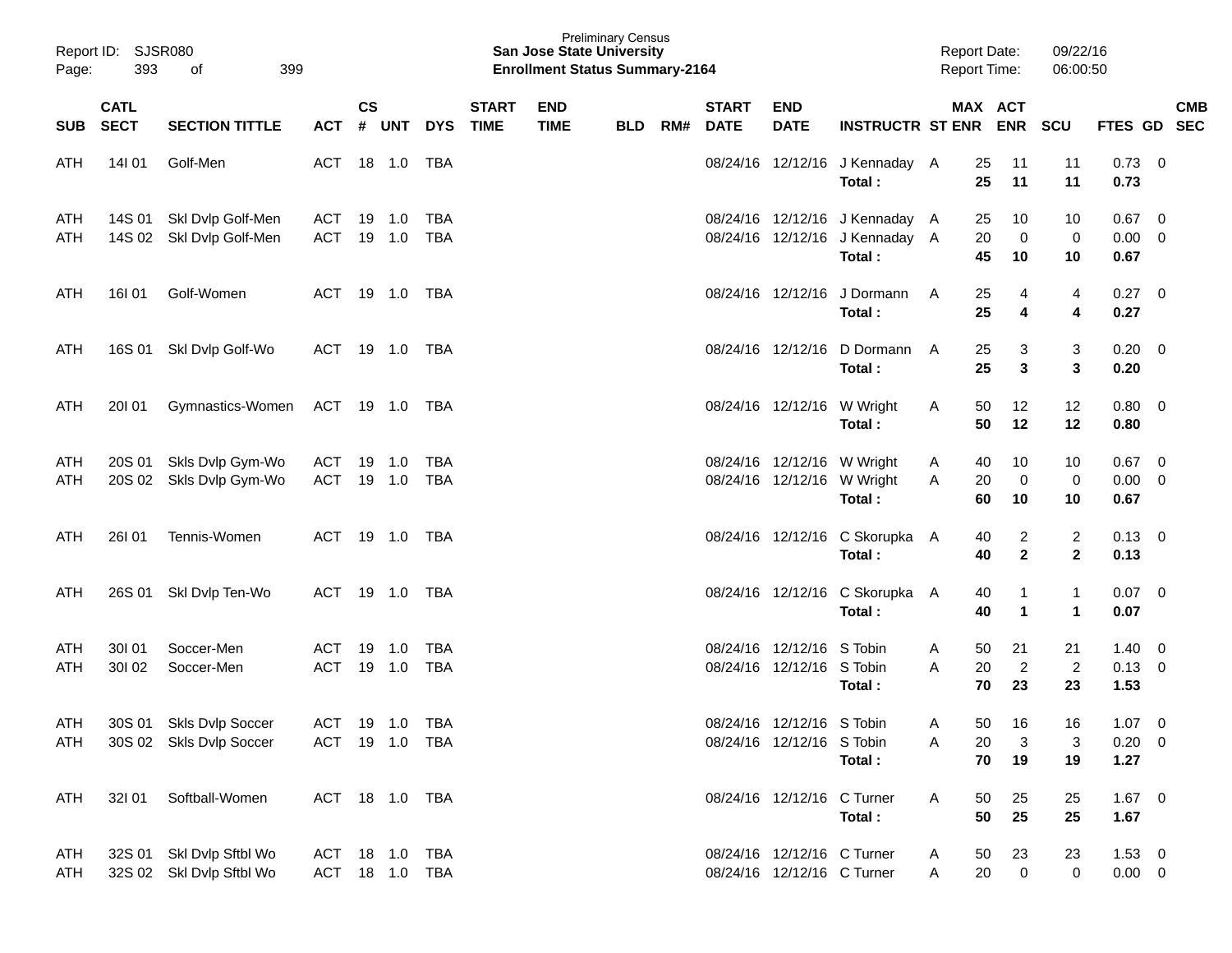| Page:             | Report ID: SJSR080<br>394<br>399<br>οf |                                                        |                |               |                  |                   |                             | <b>San Jose State University</b><br><b>Enrollment Status Summary-2164</b> | <b>Preliminary Census</b> |     |                             |                            |                                                                                |        | <b>Report Date:</b><br>Report Time: |                            | 09/22/16<br>06:00:50     |                                    |            |
|-------------------|----------------------------------------|--------------------------------------------------------|----------------|---------------|------------------|-------------------|-----------------------------|---------------------------------------------------------------------------|---------------------------|-----|-----------------------------|----------------------------|--------------------------------------------------------------------------------|--------|-------------------------------------|----------------------------|--------------------------|------------------------------------|------------|
| SUB               | <b>CATL</b><br><b>SECT</b>             | <b>SECTION TITTLE</b>                                  | <b>ACT</b>     | $\mathsf{cs}$ | # UNT            | <b>DYS</b>        | <b>START</b><br><b>TIME</b> | <b>END</b><br><b>TIME</b>                                                 | <b>BLD</b>                | RM# | <b>START</b><br><b>DATE</b> | <b>END</b><br><b>DATE</b>  | <b>INSTRUCTR ST ENR ENR</b>                                                    |        |                                     | MAX ACT                    | <b>SCU</b>               | FTES GD SEC                        | <b>CMB</b> |
|                   |                                        |                                                        |                |               |                  |                   |                             |                                                                           |                           |     |                             |                            | Total:                                                                         |        | 70                                  | 23                         | 23                       | 1.53                               |            |
| ATH               | 34101                                  | Swimming-Women                                         | ACT 19 1.0 TBA |               |                  |                   |                             |                                                                           |                           |     |                             |                            | 08/24/16 12/12/16 S Hopkins<br>Total:                                          | A      | 50<br>50                            | 25<br>25                   | 25<br>25                 | $1.67 \t 0$<br>1.67                |            |
| ATH               |                                        | 34S 01 Skl Dvlp Swim-Wo                                | ACT 19 1.0 TBA |               |                  |                   |                             |                                                                           |                           |     |                             |                            | 08/24/16 12/12/16 S Hopkins<br>Total:                                          | A      | 50<br>50                            | 16<br>16                   | 16<br>16                 | $1.07 \t 0$<br>1.07                |            |
| ATH               | 36I 01                                 | Volleyball-Women                                       | ACT 18 1.0     |               |                  | TBA               |                             |                                                                           |                           |     |                             |                            | 08/24/16 12/12/16 J Shepardson A<br>Total:                                     |        | 50<br>50                            | 14<br>14                   | 14<br>14                 | 0.93 0<br>0.93                     |            |
| ATH<br><b>ATH</b> |                                        | 36S 01 Skls Dvlp Vlybl-Wo<br>36S 02 Skls Dvlp Vlybl-Wo | ACT<br>ACT     |               | 18 1.0<br>18 1.0 | TBA<br>TBA        |                             |                                                                           |                           |     |                             |                            | 08/24/16 12/12/16 J Shepardson A<br>08/24/16 12/12/16 J Shepardson A<br>Total: |        | 50<br>20<br>70                      | 14<br>$\mathbf 0$<br>14    | 14<br>$\mathbf 0$<br>14  | 0.93 0<br>$0.00 \t 0$<br>0.93      |            |
| ATH<br><b>ATH</b> | 421 01<br>42102                        | Cross Country Wmn<br>Cross Country Wmn                 | ACT<br>ACT     |               | 18 1.0<br>18 1.0 | TBA<br>TBA        |                             |                                                                           |                           |     |                             |                            | 08/24/16 12/12/16 K Watson<br>08/24/16 12/12/16 K Watson<br>Total:             | A<br>A | 20<br>20<br>40                      | 16<br>$\overline{4}$<br>20 | 16<br>4<br>20            | $1.07 \t 0$<br>$0.27 \t 0$<br>1.33 |            |
| ATH<br>ATH        |                                        | 42S 01 Skls Dvlp Crs Ctry<br>42S 02 Skls Dvlp Crs Ctry | ACT<br>ACT     |               | 18 1.0<br>18 1.0 | <b>TBA</b><br>TBA |                             |                                                                           |                           |     |                             |                            | 08/24/16 12/12/16 K Watson<br>08/24/16 12/12/16 K Watson<br>Total:             | A<br>A | 20<br>20<br>40                      | 15<br>$\overline{1}$<br>16 | 15<br>$\mathbf{1}$<br>16 | $1.00 \t 0$<br>$0.07$ 0<br>1.07    |            |
| <b>ATH</b>        | 44101                                  | Soccer Women                                           | ACT            |               | 18  1.0          | TBA               |                             |                                                                           |                           |     |                             |                            | 08/24/16 12/12/16 L Hanson<br>Total:                                           | A      | 40<br>40                            | 21<br>21                   | 21<br>21                 | $1.40 \ 0$<br>1.40                 |            |
| ATH               |                                        | 44S 01 Skls Dvlp Soccer W                              | ACT 18 1.0 TBA |               |                  |                   |                             |                                                                           |                           |     |                             |                            | 08/24/16 12/12/16 L Hanson<br>Total:                                           | A      | 40<br>40                            | 11<br>11                   | 11<br>11                 | $0.73 \quad 0$<br>0.73             |            |
| <b>ATH</b>        | 46I 01                                 | Water Polo Women                                       | ACT            |               | 18 1.0           | TBA               |                             |                                                                           |                           |     |                             | 08/24/16 12/12/16          | G Sarusi<br>Total:                                                             | A      | 40<br>40                            | 41<br>41                   | 41<br>41                 | $2.73$ 0<br>2.73                   |            |
| ATH               |                                        | 46S 01 Skls Dvlp Wtr Plo                               | ACT 18 1.0 TBA |               |                  |                   |                             |                                                                           |                           |     |                             | 08/24/16 12/12/16 G Sarusi | Total:                                                                         | A      | 40<br>40                            | 31<br>31                   | 31<br>31                 | $2.07$ 0<br>2.07                   |            |
| ATH               | 48I 01                                 | Cross Country Men                                      | ACT 18 1.0 TBA |               |                  |                   |                             |                                                                           |                           |     |                             |                            | 08/24/16 12/12/16 K Watson<br>Total:                                           | A      | 20<br>20                            | 10<br>10                   | 10<br>10                 | $0.67$ 0<br>0.67                   |            |
| ATH               |                                        | 48S 01 Skls Dvlp Crs Ctry                              | ACT 18 1.0 TBA |               |                  |                   |                             |                                                                           |                           |     |                             |                            | 08/24/16 12/12/16 K Watson                                                     | A      | 20                                  | 8                          | 8                        | 0.53 0                             |            |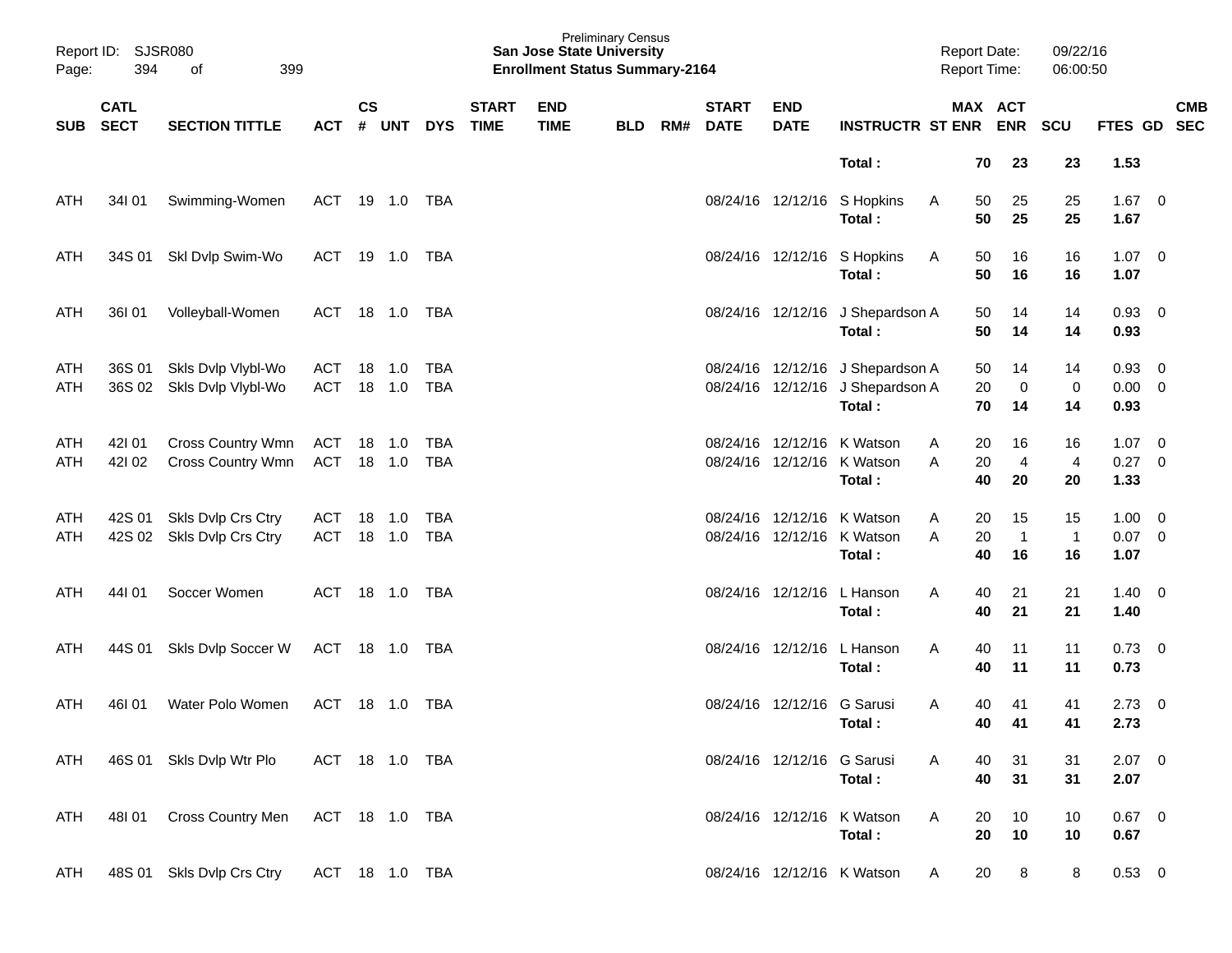| Report ID:<br>Page:                      | SJSR080<br>395<br>оf             | 399        |                              |            |                             | <b>San Jose State University</b><br><b>Enrollment Status Summary-2164</b> | <b>Preliminary Census</b> |     |                             |                                                  |                                                       | <b>Report Date:</b><br><b>Report Time:</b> |                                    | 09/22/16<br>06:00:50 |                                |                          |
|------------------------------------------|----------------------------------|------------|------------------------------|------------|-----------------------------|---------------------------------------------------------------------------|---------------------------|-----|-----------------------------|--------------------------------------------------|-------------------------------------------------------|--------------------------------------------|------------------------------------|----------------------|--------------------------------|--------------------------|
| <b>CATL</b><br><b>SECT</b><br><b>SUB</b> | <b>SECTION TITTLE</b>            | <b>ACT</b> | <b>CS</b><br><b>UNT</b><br># | <b>DYS</b> | <b>START</b><br><b>TIME</b> | <b>END</b><br>TIME                                                        | <b>BLD</b>                | RM# | <b>START</b><br><b>DATE</b> | <b>END</b><br><b>DATE</b>                        | <b>INSTRUCTR ST ENR</b>                               | MAX                                        | ACT<br><b>ENR</b>                  | <b>SCU</b>           | FTES GD                        | <b>CMB</b><br><b>SEC</b> |
|                                          |                                  |            |                              |            |                             |                                                                           |                           |     |                             |                                                  | Total:                                                | 20                                         | 8                                  | 8                    | 0.53                           |                          |
| Department :                             | <b>Intercollegiate Athletics</b> |            |                              |            |                             |                                                                           |                           |     |                             | <b>Lower Division:</b><br><b>Upper Division:</b> | <b>Department Total:</b><br><b>Graduate Division:</b> | 1630<br>1630<br>0<br>0                     | 637<br>637<br>$\bf{0}$<br>$\bf{0}$ | 637<br>637<br>0<br>0 | 42.55<br>42.55<br>0.00<br>0.00 |                          |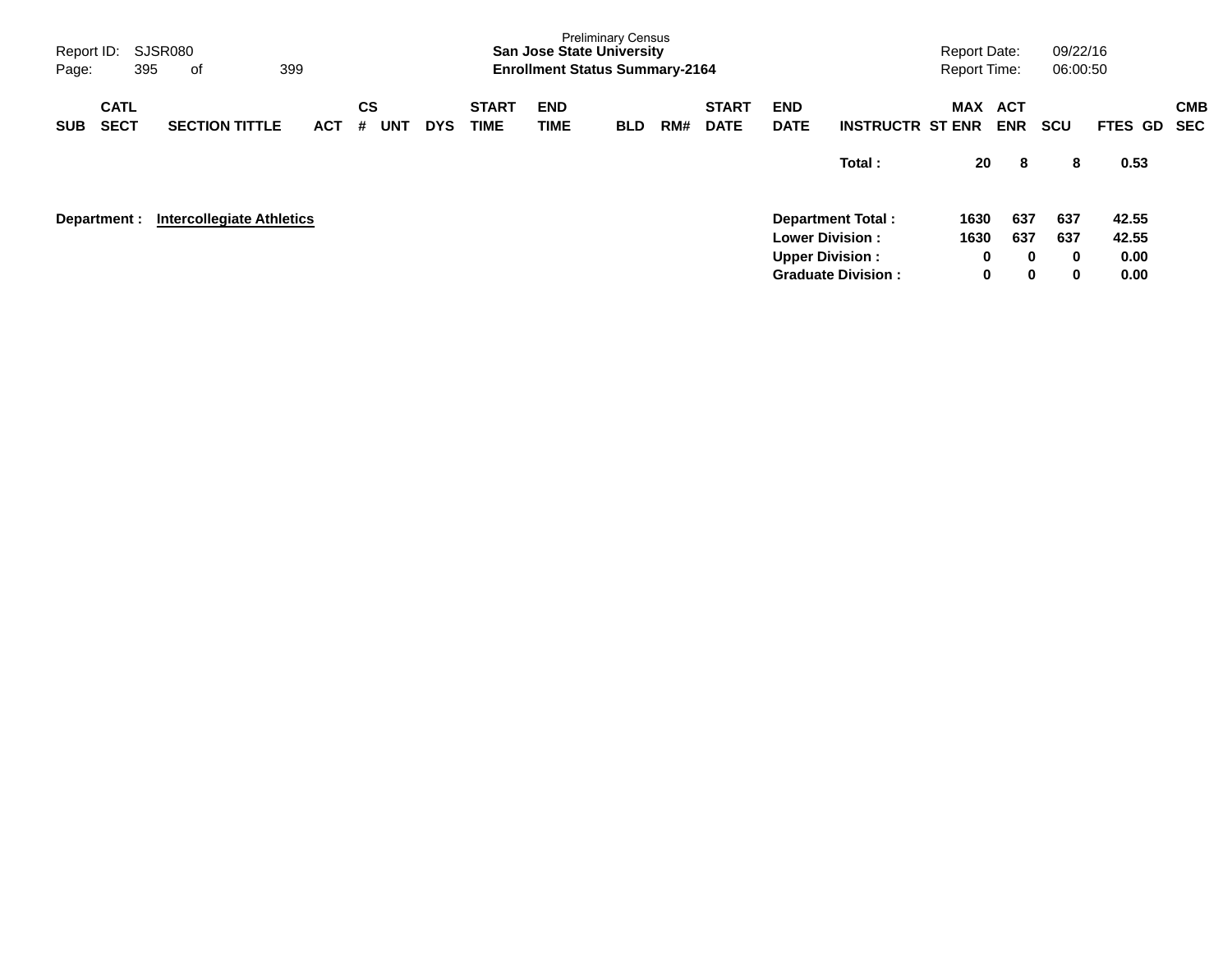|            | Report ID: SJSR080<br>399<br>396<br>Page:<br>of |  |                       |  |         |    |            |            |                      | <b>San Jose State University</b><br><b>Enrollment Status Summary-2164</b> | <b>Preliminary Census</b> |     |                             |                           |                         | Report Date:<br><b>Report Time:</b> |                          | 09/22/16<br>06:00:50 |             |     |
|------------|-------------------------------------------------|--|-----------------------|--|---------|----|------------|------------|----------------------|---------------------------------------------------------------------------|---------------------------|-----|-----------------------------|---------------------------|-------------------------|-------------------------------------|--------------------------|----------------------|-------------|-----|
| <b>SUB</b> | CATL<br><b>SECT</b>                             |  | <b>SECTION TITTLE</b> |  | $ACT$ # | СS | <b>UNT</b> | <b>DYS</b> | <b>START</b><br>TIME | <b>END</b><br>TIME                                                        | <b>BLD</b>                | RM# | <b>START</b><br><b>DATE</b> | <b>END</b><br><b>DATE</b> | <b>INSTRUCTR ST ENR</b> | <b>MAX</b>                          | <b>ACT</b><br><b>ENR</b> | <b>SCU</b>           | FTES GD SEC | СМВ |

| <b>COLLEGE GRAND TOTAL :</b> | 1630                           | 637 | 637 | 42.55 |
|------------------------------|--------------------------------|-----|-----|-------|
|                              | <b>Lower Division:</b><br>1630 | 637 | 637 | 42.55 |
|                              | <b>Upper Division:</b>         | 0   | 0   | 0.00  |
|                              | <b>Graduate Division:</b>      | 0   | 0   | 0.00  |
|                              |                                |     |     |       |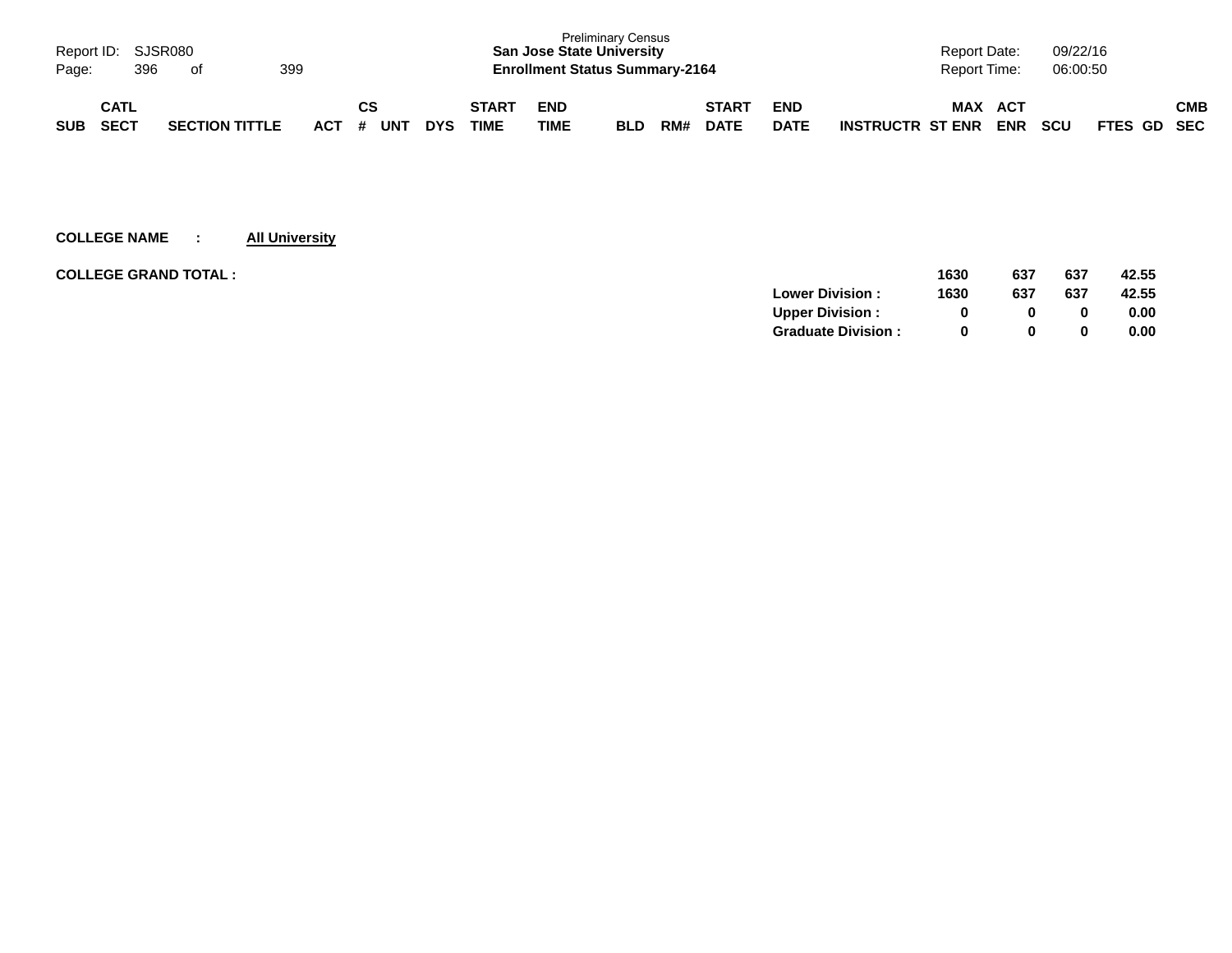| Page:      | Report ID: SJSR080<br>397  | of |                       | 399 |     |                |            |                             | <b>San Jose State University</b><br><b>Enrollment Status Summary-2164</b> | <b>Preliminary Census</b> |     |                             |                           |                         | <b>Report Date:</b><br>Report Time: |                   | 09/22/16<br>06:00:50 |             |     |
|------------|----------------------------|----|-----------------------|-----|-----|----------------|------------|-----------------------------|---------------------------------------------------------------------------|---------------------------|-----|-----------------------------|---------------------------|-------------------------|-------------------------------------|-------------------|----------------------|-------------|-----|
| <b>SUB</b> | <b>CATL</b><br><b>SECT</b> |    | <b>SECTION TITTLE</b> |     | ACT | СS<br>UN™<br># | <b>DYS</b> | <b>START</b><br><b>TIME</b> | <b>END</b><br>TIME                                                        | <b>BLD</b>                | RM# | <b>START</b><br><b>DATE</b> | <b>END</b><br><b>DATE</b> | <b>INSTRUCTR ST ENR</b> | <b>MAX</b>                          | ACT<br><b>ENR</b> | <b>SCU</b>           | FTES GD SEC | СМВ |

| <b>COLLEGE GRAND TOTAL:</b> |                           |          | 0        | 0.00 |
|-----------------------------|---------------------------|----------|----------|------|
|                             | <b>Lower Division:</b>    |          | $\bf{0}$ | 0.00 |
|                             | <b>Upper Division:</b>    |          | 0        | 0.00 |
|                             | <b>Graduate Division:</b> | $\Omega$ | 0        | 0.00 |
|                             |                           |          |          |      |